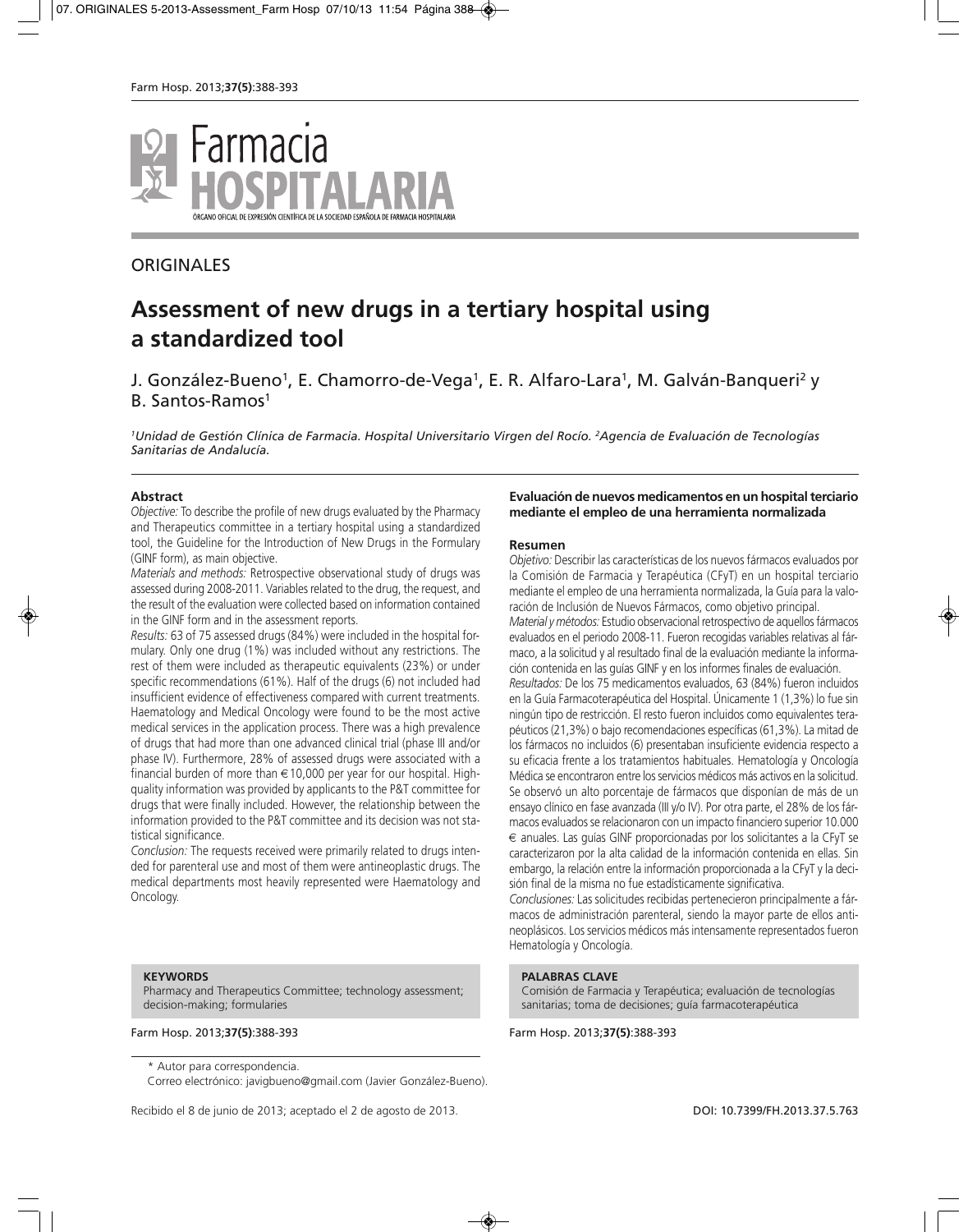# **Introduction**

The lack of a selective nationwide registration policy for new drugs according to cost-effectiveness criteria<sup>1</sup> and comparative efficacy between those in the same therapeutic group have spurred the development of pharmacy and therapeutics (P&T) committees $2-6$  as the key authority for regulating the approval of drugs for hospital use. The P&T committee constitutes one of the powerful elements in the process of ensuring the rational use of drugs in the hospital setting through a careful selection of drugs and their appropriate use.

At the same time, there is on the national level a certain degree of variability in the function of P&T committees,7 which can lead to discrepancies and different levels of access to new therapies between different hospitals. In addition, the function of P&T committees can be influenced by changes in the registration and commercialisation of new drugs, as well as by financial and social factors that are present in the working environment of these institutions.7-9 This problem has been lessened by the development of standardized tools with the goal of unifying criteria for requesting the inclusion of new therapies as well as for drug assessment. With this aim, different tools have been designed, including the Guideline for the Introduction of New Drugs in the Formulary (GINF form)10,11 and the Method for Decision-Making and Drug Assessment (the MADRE procedure).<sup>12</sup>

Most previous national<sup>4</sup> and international studies<sup>13-17</sup> did not address the issue of the overall new drugs assessment and selection process in the hospital setting, along with factors that are potentially linked to the decisionmaking process. In a previous study by our group evaluated the P&T committee activity of our hospital, and the implementation of the GINF form during the time periods 2002-03 and 2004-07.18,19

Our objectives with this study are: 1) to describe the profile of new drugs evaluated by the Pharmacy and Therapeutics (P&T) committee in a tertiary hospital using a standardized tool, the Guideline for the Introduction of New Drugs in the Formulary (GINF form); 2) to evaluate the association between the quality of compliance and the GINF form, the level of scientific evidence, the budgetary impact, and the subsequent final decision made by the P&T committee; 3) to realize a comparative analysis with previous studies by our group.

# **Material and methods**

This is a retrospective observational study about the characteristics of the request and decision-making process by the P&T Committee of a large teaching hospital during 2008–2011. All requested drugs were identified, by review of the GINF forms<sup>10,11</sup> along with the assessment reports based on the MADRE procedure,<sup>12</sup> from the Spanish Society of Hospital Pharmacists. These

guidelines (GINF form) were revised by two clinical pharmacists and the discrepancies were resolved by consensus.

For each of the drugs evaluated, variables linked to the drug, the petitioner, the decision-making process, and the final result were assessed. The analysis of the GINF form was carried out in order to evaluate the quality of the information provided by the petitioner.

The variables compiled for each drug were: the therapeutic group according to the ATC classification system; the route of administration (oral, parenteral, or other); and the setting of administration (inpatients, outpatients, or mixed). Furthermore, the quantity and quality of scientific evidence used to support the use of the drug at the moment of the request were assessed.

Also, the following variables regarding the estimated budgetary impact the new request would have on the hospital setting were analysed: the number of patients that could receive the treatment in question; the costs of treatment; and the annual costs, in the case of chronic treatments.

Finally, following variables regarding the petitioner were compiled: the hospital department; the professional category (physician, resident, or department head); and the relative consensus regarding the request within the department (a petition from a single individual, a consensus request from a group of colleagues, or a consensus petition from the department head and colleagues). In addition, variables related to the process and results of the P&T Committee assessment for each drug were collected: inclusion or not in the formulary, and final category based on the GINF form. These categories address drug inclusion in the formulary and the cause related to the lack of inclusion or, in the case of a drug ultimately included, its positioning in the hospital formulary (e.g., as therapeutic equivalent or with specific restrictions). The GINF categories are listed in table 1.

We analyzed the quality of the requests received based on the percentage of compliance, taking into account the global score for all 25 items included in the GINF form as well as a score for ten of them considered to be strategically important. The latter information included 1) available scientific evidence regarding the efficacy and safety of the new drug; 2) the availability of an economic analysis for predicting the impact of including the medication on the hospital formulary; and 3) the primary advantages over alternative treatment options. The quality in compliance was categorised into three different levels. The criteria used to classify the quality of the information provided to the P&T Committee via the GINF form are summarized in table 2.

A statistical analysis using the chi-square test and Fisher's exact test for a 95% confidence interval was performed with the objective of identifying possible links between the quality of compliance with the GINF form, the level of scientific evidence, the budgetary impact,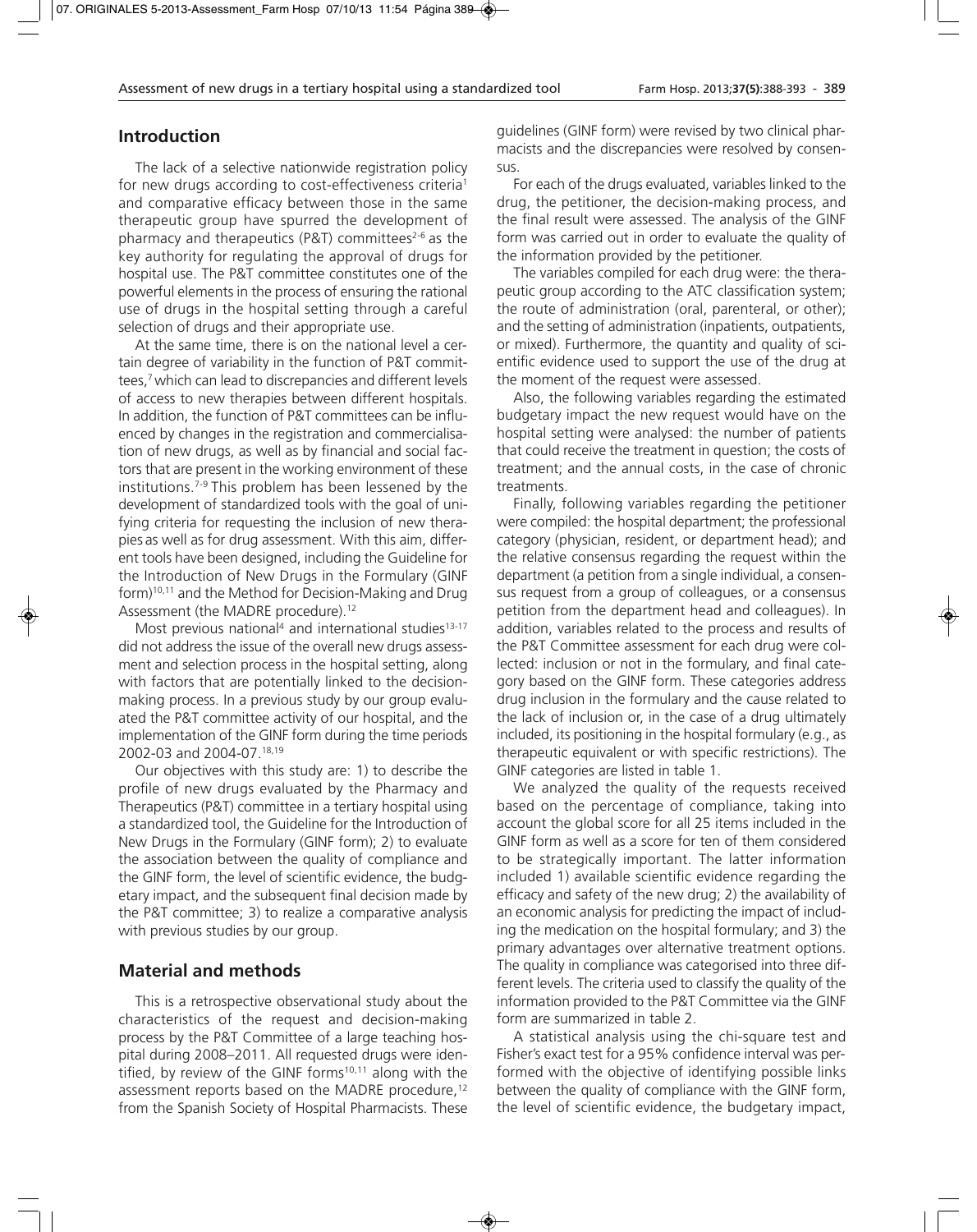| Code           | Description                                                                                                                                                                                                                                                                                                                                                                                                                                                                                                                                     | $n$ (%) |  |  |
|----------------|-------------------------------------------------------------------------------------------------------------------------------------------------------------------------------------------------------------------------------------------------------------------------------------------------------------------------------------------------------------------------------------------------------------------------------------------------------------------------------------------------------------------------------------------------|---------|--|--|
| A <sub>2</sub> | Not included in the formulary due to indications for a pathology that does not requiere treatment<br>in hospital or outpatient settings.                                                                                                                                                                                                                                                                                                                                                                                                        |         |  |  |
| <b>B1</b>      | Not included in the formulary fue to insufficient evidence to support a better effectiveness/safety<br>as compared to the treatment currently used in the hospital.                                                                                                                                                                                                                                                                                                                                                                             |         |  |  |
| <b>B2</b>      | Not included in the formulary since the available evidence indicates a worse effectiveness-safety<br>profile than the treatment currently used by the hospital                                                                                                                                                                                                                                                                                                                                                                                  |         |  |  |
| C <sub>1</sub> | The medication demonstrated comparable levels of efficacy and safety to those of alternative<br>drugs that are currently used for the proposed indications. In addition, it does not provide any<br>benefits in terms of cost-effectiveness or organisation and management of health care services,<br>and so it was not included in the formulary.                                                                                                                                                                                             |         |  |  |
| C <sub>2</sub> | The medication has comparable levels of efficacy and safety to those of currently existing<br>alternatives for the proposed indications. In addition, it provides no benefits in terms of<br>cost-effectiveness. However, the analysis suggested that inclusion of this medication into<br>hospital protocols could provide advantages for health care management. As such, it was<br>included in the quide as a therapeutic equivalent for the currently used options, making the<br>medication used in anytime due to the acquisitions costs. |         |  |  |
| D              | Included in the formulary under specific recommendations.                                                                                                                                                                                                                                                                                                                                                                                                                                                                                       | 46(61)  |  |  |
|                | Included in the formulary with no specific recommendations.                                                                                                                                                                                                                                                                                                                                                                                                                                                                                     | 1(1)    |  |  |

**Table 1.** *Standardized categories in the Guideline for the Introduction of New Drugs in the Formulary (GINF form)*

and the subsequent final decision made by the P&T committee.

Finally, for certain variables, a comparative analysis with previous studies<sup>18,19</sup> was performed in order to provide an overview of the P&T committee's activity during 2002–2011.

# **Results**

A total of 75 drugs were evaluated. Of these, 63 (84%) were included in the hospital formulary. Table 1 summarizes the results of the final P&T Committee decisions based on the GINF category adopted. Only one drug out of the 63 included did not involve accompanying restrictions. For all other accepted drugs, the inclusion in the formulary implied specific recommendations or assignment as a therapeutic equivalent.

The mean and standard deviation of the number of drugs assessed each year during 2008–2011 was 19 (5), with a significant increase in the number of requests in 2010 (27). The percentage of drugs that were not included in the formulary was independent of the number of requests received. The requests received were primarily related to drugs intended for parenteral use (60%). Most of them were antineoplastic drugs (43%) and those acting on the bloodstream (17%). The remaining requests were concerned to the following ATC system groups: cardiovascular system (8%), antiinfectives (8%), alimentary tract and metabolism (6%), musculoskeletal system (6%), nervous system (6%), respiratory system (2%), various (2%), dermatologicals (1%) and genito-urinary system and sex hormones (1%).

The greatest percentage of inclusion (100%) was observed for drugs acting on the alimentary tract and metabolism and, on the musculoskeletal system, but related to a small number of requests (four in each group).

The majority of requests came from medical departments. The most heavily represented of these were Haematology (15%), Oncology (12%), and Nephrology (7%). In most cases, the requests were filled in by physicians, with consensus agreement with the department head and with colleagues (82%) within the unit. The hospital departments with a higher rate of inclusion in the formulary were Nephrology and Rheumatology (100%) in contrast with Cardiology (25%).

Table 2 shows the available scientific evidence, the quality of the GINF form compliance, and potential budgetary effects for all of the included and excluded drugs. We observed that a high percentage of drugs (60%) had more than one phase III or phase IV supporting the requested treatment indication. We also observed that a high percentage of drugs (52%) were supported by comparator- or active-controlled clinical trials. In contrast, meta-analysis at the time of the assessment was uncommon (11% of the drugs).

We observed a non-significant statistical trend between the quality of compliance with the GINF form and the rate of inclusion.

Most of the approved drugs (79%) had more than 18 items of global compliance in the request and more than 6 strategic items. Only one excluded request had highquality compliance.

Regarding the economic assessment, the mean annual cost of treatment for all requested drugs was  $\in$  16,343.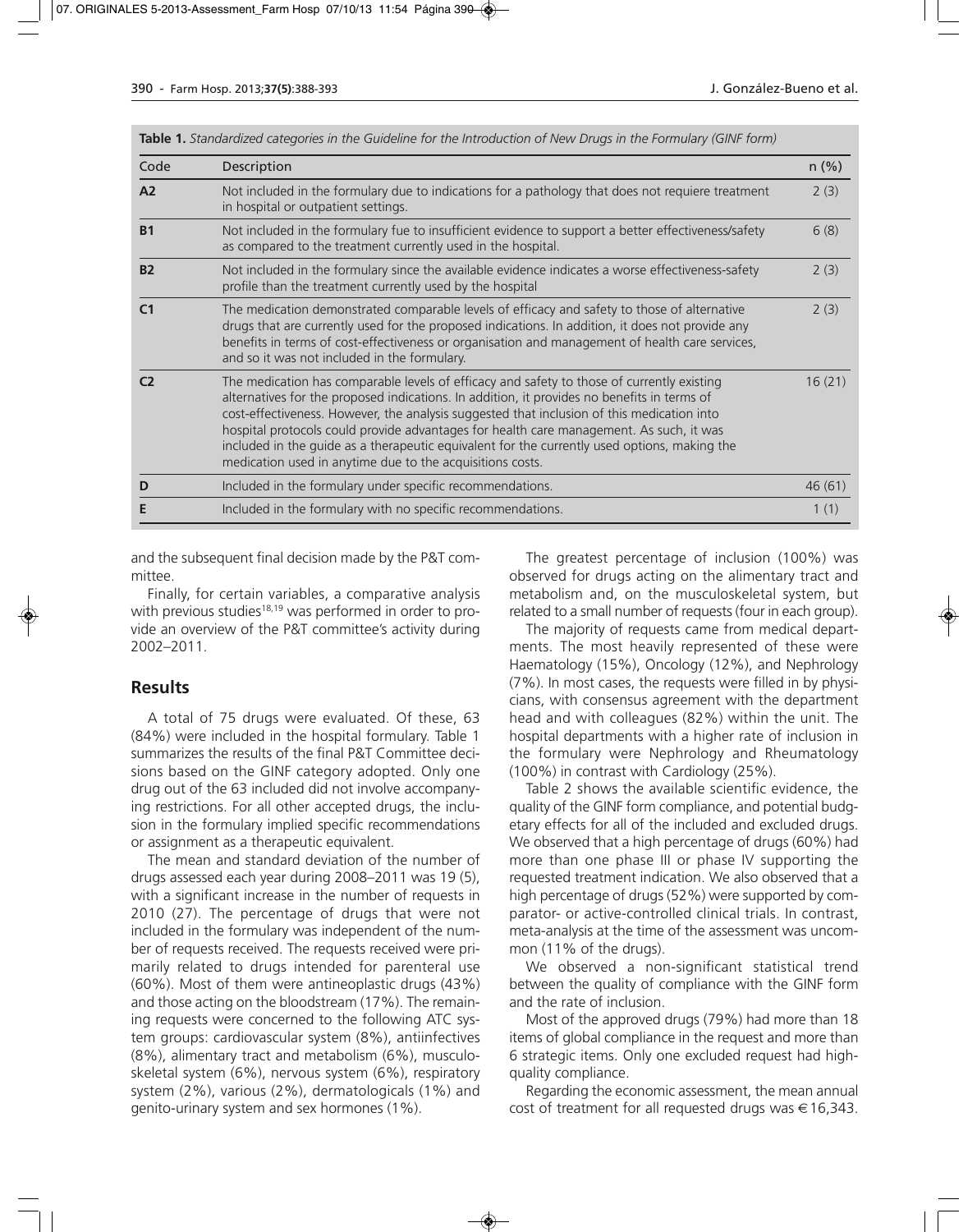|                                                              | $n$ (%) | Included in<br>hospital formulary | Rate of inclusion<br>(% ) | P value   |
|--------------------------------------------------------------|---------|-----------------------------------|---------------------------|-----------|
| Scientific evidence available                                |         |                                   |                           |           |
| at time of assessment*                                       |         |                                   |                           |           |
| No clinical trial                                            | 13(17)  | 12                                | 92                        | <b>NS</b> |
| 1 clinical trial                                             | 17(23)  | 15                                | 88                        | <b>NS</b> |
| $>$ clinical trial                                           | 45(60)  | 36                                | 80                        | <b>NS</b> |
| All clinical trials placebo-controlled                       | 15(20)  | 12                                | 80                        | <b>NS</b> |
| $\geq$ 1 clinical trial vs. active comparator                | 39 (52) | 32                                | 82                        | <b>NS</b> |
| $\geq$ 1 meta-analysis                                       | 8(11)   | 9                                 | 82                        | <b>NS</b> |
| Quality of GINF form compliance**                            |         |                                   |                           |           |
| Level A $(> 23$ total items/yr $> 8$ strategic items)        | 18(34)  | 17                                | 95                        | <b>NS</b> |
| Level B $(> 18$ total items/yr $> 6$ strategic items)        | 24(45)  | 20                                | 83                        | <b>NS</b> |
| Level C ( $\leq$ 18 total items/yr $\leq$ 6 strategic items) | 11(21)  | 9                                 | 82                        | <b>NS</b> |
| Mean costs by patient-year or patient<br>overall treatment*  |         |                                   |                           |           |
| $\epsilon \in 1,000$                                         | 25(33)  | 20                                | 80                        | <b>NS</b> |
| $\epsilon$ 1.000- $\epsilon$ 10.000                          | 22(29)  | 18                                | 82                        | <b>NS</b> |
| $> \in 10,000$                                               | 28(37)  | 25                                | 89                        | <b>NS</b> |
| No. of patients likely to benefit from new drug*             |         |                                   |                           |           |
| $1 - 10$                                                     | 31(41)  | 27                                | 87                        | <b>NS</b> |
| 10-100                                                       | 25(33)  | 20                                | 80                        | <b>NS</b> |
| >100                                                         | 19(25)  | 16                                | 84                        | <b>NS</b> |

**Table 2.** *Relationship between drug-related variables and new drugs included in the hospital formulary*

NS = Not statistically significant. T-test and chi-test were performed as described in the Material and methods section.

\*Data available for all of the drugs assessed during 2008-2011.

\*\*Data available for 53 of the drugs assessed during 2008-2011.

Globally, drugs involving a greater cost per treatment and those with the potential to be prescribed to a smaller number of patients had the highest rates of inclusion.

Data regarding the quality of compliance with the GINF form (ranked from level A to level C) and its association with the characteristics of the request showed a greater level of quality on those requests provided by physicians (36% level A); on requests coming from the Internal Medicine Department (100% level A); on requests regarding cardiovascular and dermatological drugs (75% and 100% level A, respectively); and on requests coming from consensus requests within hospital departments (50% level A). Lower levels of quality were observed on requests coming from department heads (67% level B) or from the Nephrology department (100% level B or C); on requests regarding drugs that act on the nervous system (33% level C); and on individual requests (100% level B).

A comparison of our data with previous studies from 2002–200718,19 showed an increase (10%) in the number of drugs assessed. Furthermore, as time passed, a trend toward a higher rate of inclusion in the formulary was noted (68% vs. 84%). In contrast, more positive resolutions were linked with specific restrictions (52% vs. 73%) or with therapeutic equivalences (12% vs. 25%).

# **Discussion**

We observed a slight increase in the number of drugs assessed by the P&T committee over the course of the overall study period<sup>8,19</sup>. However, the number of annual requests during 2008–2011 showed the opposite trend. These data may correspond to the registration of new authorizations maintained by the U.S. Food and Drug Administration, which indicate possible stagnation in the number of authorized drugs over the past decade.<sup>20</sup> However, during the study period, there was a clear increase in the percentage of drugs included in the hospital formulary.

The strict compliance demanded by the GINF form<sup>10,11</sup> could be the cause for this situation, which would create an environment in which only those drugs with sufficiently solid scientific support would be petitioned.

In addition, the importance of the authorization of drugs as therapeutic equivalents or under specific conditions was emphasized in 92% of cases. This could be related to the current economic context as well as to the importance given to policies for the rational use of drugs in hospital settings. These policies, linked to the emergence of «me too» drugs, promote the use of therapeutic equivalence as a tool for managing the economic burden associated with drugs used to treat the same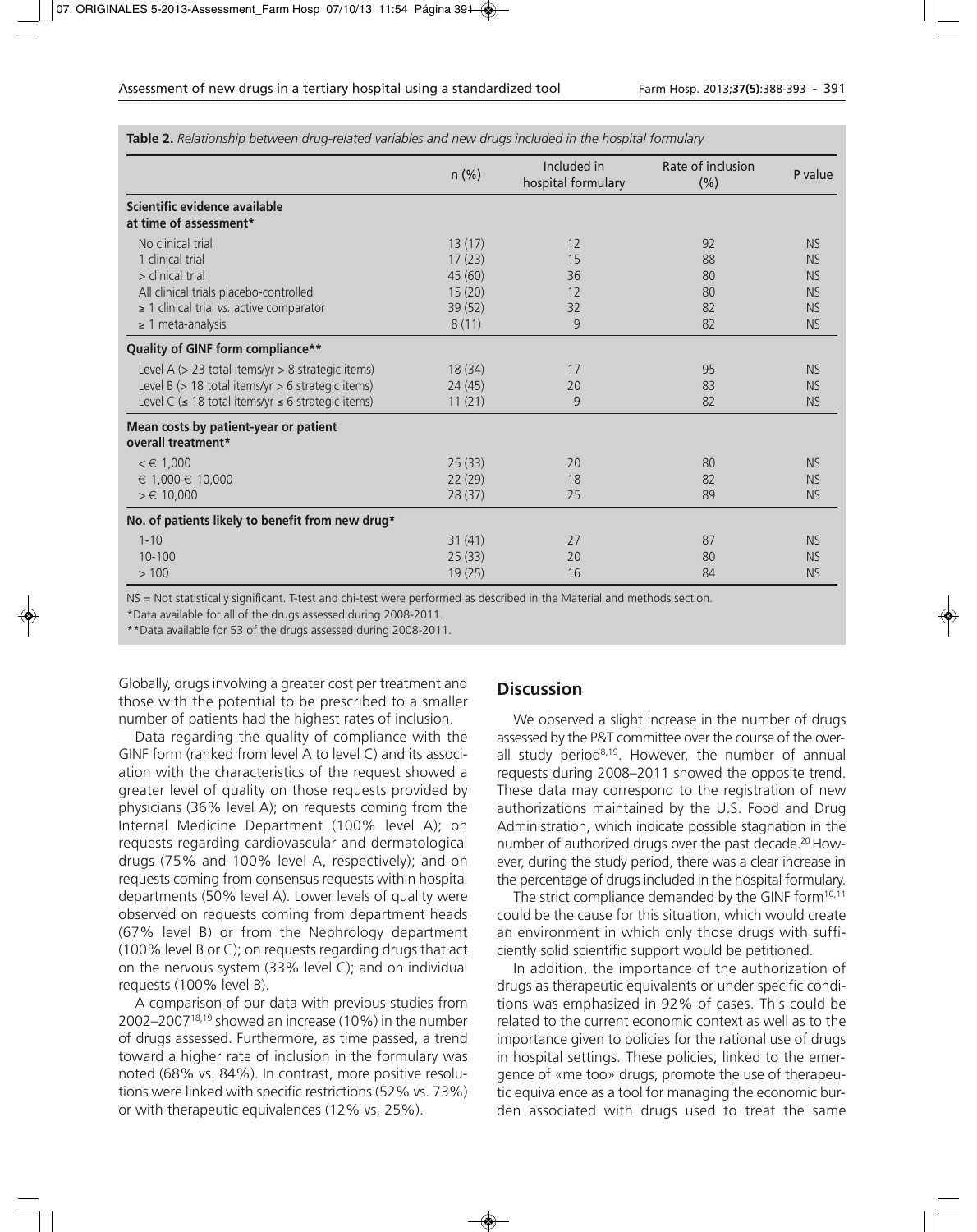pathology. However, despite the significant economic impact of the therapeutic equivalence statement in hospital procedures for the procurement of new drugs, this concept is not applied across the board by P&T committees as a standardized final category.<sup>21</sup>

At the same time, the dynamic clinical research on antineoplastic agents during the last decade and the major economic impact of these drugs on health care systems<sup>22,23</sup> explain their marked presence in the assessment performed by P&T committees directed toward improving drug efficiency. Another explanatory factor could be the preponderance of the antineoplastic drugs in the registries for authorizations of new drugs, as described by Kaitin and DiMasi.20 This result is logically correlated with the high number of assessments derived from the Oncology and Hematology departments.

We also observed a higher degree of compliance with the GINF form for drugs that were ultimately included in the hospital formulary. Several different studies have examined the profiles of petitioners based on the final conclusions adopted in pharmacoeconomic evaluations.4,24 In our study, this relationship could be explained by the fact that GINF forms with better compliance are based on a higher quality of scientific evidence and/or on economic impact studies, providing a better profile for later inclusion in the hospital formulary. Nonetheless, the relationship between the quality of the GINF form and the final decision adopted by the P&T committee failed to show statistical significance. This could be explained not only by an insufficient sample size, but also as a confirmation of the independent activity of P&T committee evaluators, instead of the data and evidence provided by applicants.

Our results agree with those previously published by our research team,<sup>18,19</sup> especially in terms of the growing activity of the P&T committee in the last decade and of the implementation of standardised methodologies.<sup>10-12</sup> When we compare our results with those obtained by Puigventós et al. in a nationwide study conducted in 2010,4 we observe that the number of drugs assessed per year was even greater than the mean obtained for hospitals with more than 500 beds. Our percentage of inclusion in the formulary (75%) is slightly higher than the mean value observed in this study. However, the number of drugs included by our P&T committee under specific conditions or as therapeutic equivalents was also significantly higher. This could be explained by the long-term experience using the GINF form at our hospital, which determines a greater level of familiarity with and awareness of the evaluation process carried out by the health care professionals involved.25

The primary limitation of our study was that it was carried out in a single hospital. This limits our ability to extrapolate our results for application outside of our institution. Similar studies should be carried out in multiple institutions in order to compare the activity of P&T committees at different hospital settings, which would help identify those factors that might be linked to the assessment and decision-making process and its economic impact.

In addition, this study focused on the importance of carrying out studies to evaluate antineoplastic drugs in order to assess the conditions of use, the impact of therapeutic equivalence policies, and the quality of GINF forms or of requests associated with these drugs.

This study has provided three important findings: First, the requests received were primarily related to drugs intended for parenteral use and most of them were antineoplastic drugs. The medical departments most heavily represented were Haematology and Oncology.

Second, we observed a non-significant statistical trend between the quality of compliance with the GINF form and the rate of inclusion. Finally, there is an increased in the number of drugs assessed over time and a trend toward a higher rate of inclusion in the formulary but with specific restrictions or with therapeutic equivalences.

# **Disclosure**

The authors have no conflicts of interest.

### **Acknowledgments**

The authors thank the following members of the P&T committee in the Virgen del Rocio Hospital: Teresa Alonso Salas (Critical Care and Paediatric Emergencies), Juan María Blando Hidalgo (Internal Medicine), Franciso Domínguez Abascal (Digestive Diseases), Rocío García Carbonero (Oncology), Elena Hevia Álvarez (Primary Care), Francisco Javier Jiménez Jiménez (Emergencies), Carmen María Jiménez Martín (Clinical Pharmacology), Juan Luis López Romero (Anaesthesiology), Ramiro José Núñez Vazquez (Haematology), Diego José Rangel Sousa (Cardiology), Federico Relimpio Astolfi (Endocrinology and Nutrition), José Carlos Salazar Quero (Paediatrics), Jaime Torelló Iserte (Clinical Pharmacology), Rafael Torrejón Cardoso (Obstetrics and Gynaecology), and José Manuel Varela Aguilar (Internal Medicine). Without their help, this study would not have been possible.

# **References**

- 1. Eddama A, Coast J. A systematic review of the use of economic evaluation in local decision-making. Health Policy. 2008;86:129-41.
- 2. Tyler LS, Cole SW, May JR, Millares M, Valentino MA, Vermeulen LC Jr, et al. ASHP guidelines on the pharmacy and therapeutics committee and the formulary system. Am J Health-Syst Pharm. 2008; 65:1272-83.
- 3. Mannebach MA, Ascione FJ, Gaither CA, Baggozi RP, Cohen IA, Ryan ML. Activities, functions, and structure of pharmacy and therapeutics committees in large teaching hospitals. Am J Health-Syst Pharm. 1999;56:622-8.
- 4. Puigventós F, Santos-Ramos B, Ortega A, Durán-García E. Structure and procedures of the pharmacy and therapeutic committees in Spanish hospitals. Pharm World Sci. 2010;32:767-75.
- 5. Balu S, O Connor P, Vogenberg FR. Contemporary issues affecting P&T committees, part 1: The evolution. P&T. 2004;29:709-11.